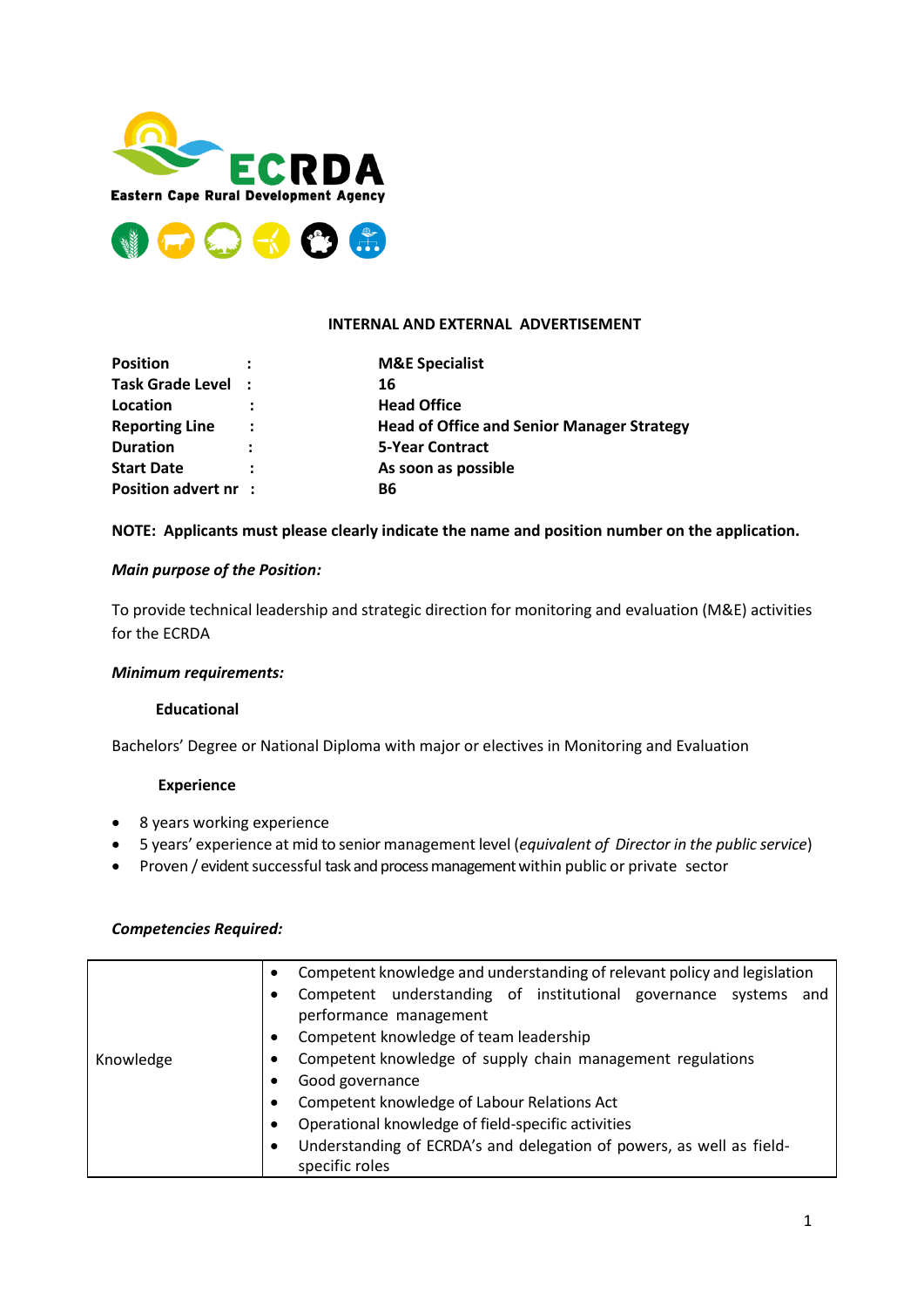| Leading Competences | Assessed <b>Competent</b> proficiency level on the following <i>leading competences</i> : |  |  |
|---------------------|-------------------------------------------------------------------------------------------|--|--|
|                     | <b>Strategic Direction and Leadership</b><br>$\blacksquare$                               |  |  |
|                     | People Management<br>$\blacksquare$                                                       |  |  |
|                     | Programme and Project Management<br>$\blacksquare$                                        |  |  |
|                     | <b>Financial Management</b><br>$\blacksquare$                                             |  |  |
|                     | Change Leadership<br>$\blacksquare$                                                       |  |  |
|                     | Governance Leadership<br>$\blacksquare$                                                   |  |  |
|                     | <b>Stakeholder Relations</b><br>$\blacksquare$                                            |  |  |
| Core Competences    | Assessed <b>Competent</b> proficiency level on the following core competences:            |  |  |
|                     | Moral Competence<br>$\blacksquare$                                                        |  |  |
|                     | <b>Planning and Organising</b><br>۰                                                       |  |  |
|                     | Analysis and Innovation<br>$\blacksquare$                                                 |  |  |
|                     | Knowledge and Information Management<br>$\blacksquare$                                    |  |  |
|                     | Communication<br>$\blacksquare$                                                           |  |  |
|                     | <b>Results and Quality Focus</b><br>$\blacksquare$                                        |  |  |

*Key Performance Areas:*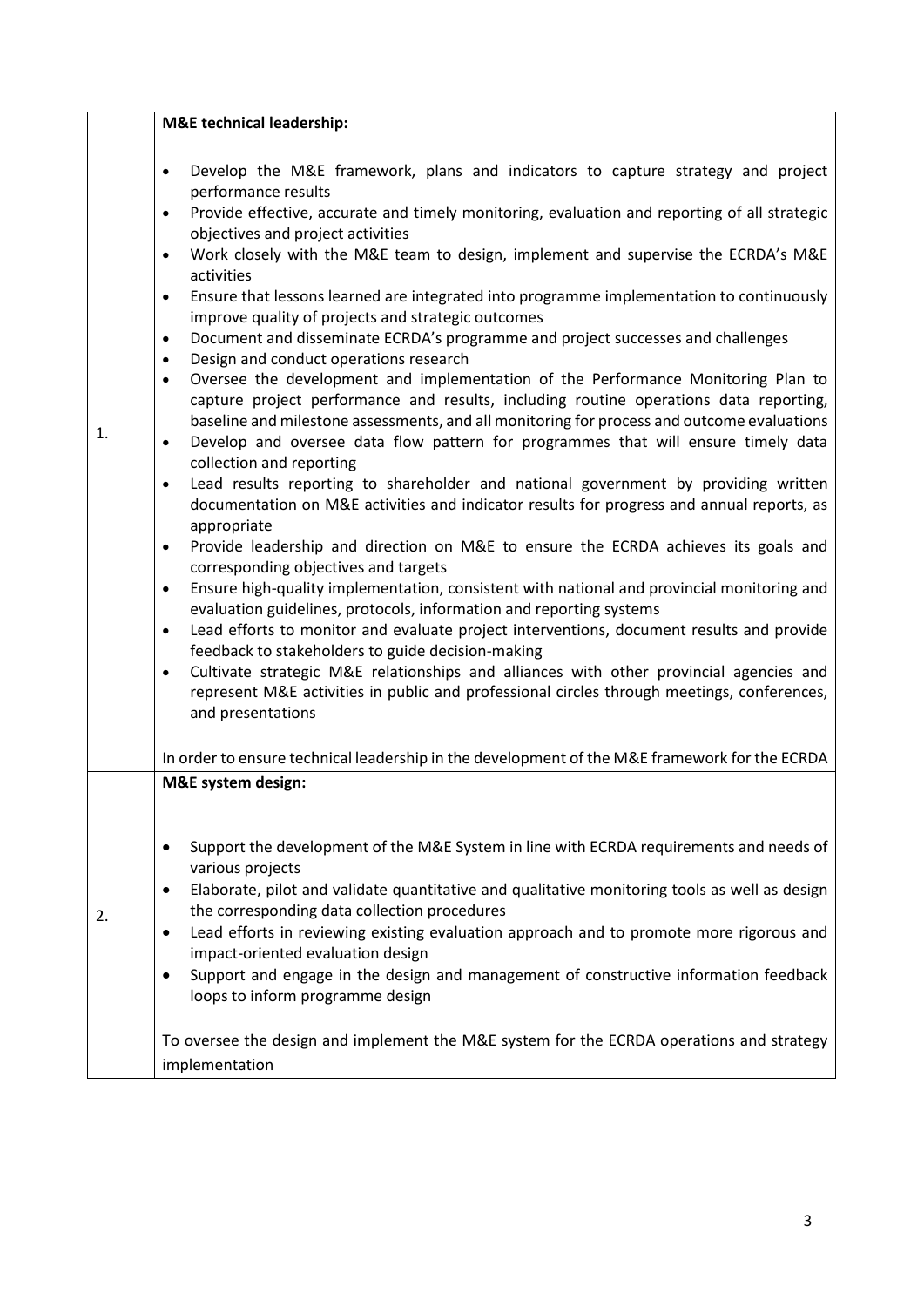|    | <b>Monitoring implementation:</b>                                                                                                                                                                                                                                                                                                                                                                                                                                                                                                                                                                                                                                                                                                                                                                                                                                                                                                                                                                                                                                               |
|----|---------------------------------------------------------------------------------------------------------------------------------------------------------------------------------------------------------------------------------------------------------------------------------------------------------------------------------------------------------------------------------------------------------------------------------------------------------------------------------------------------------------------------------------------------------------------------------------------------------------------------------------------------------------------------------------------------------------------------------------------------------------------------------------------------------------------------------------------------------------------------------------------------------------------------------------------------------------------------------------------------------------------------------------------------------------------------------|
| 3. | Supervise and coordinate application of monitoring tools to track strategy and programme<br>$\bullet$<br>performance in line with the M&E Plan<br>Offer technical support to project staff in the implementation of monitoring responsibilities<br>$\bullet$<br>to ensure correct and timely collection of monitoring data<br>Manage and conduct qualitative monitoring among programme beneficiaries and other<br>٠<br>stakeholders, such as surveys, focus group discussions, interviews and case studies<br>Establish an inquisitive learning culture within ECRDA through leading the capacity building<br>$\bullet$<br>efforts in M&E<br>Work with project and financial staff to prepare and track progress of project and activity<br>$\bullet$<br>budgets                                                                                                                                                                                                                                                                                                               |
|    | To oversee the implementation of monitoring tools for performance management on the<br>ECRDA's operations and long-term strategic objectives                                                                                                                                                                                                                                                                                                                                                                                                                                                                                                                                                                                                                                                                                                                                                                                                                                                                                                                                    |
|    | Data management:                                                                                                                                                                                                                                                                                                                                                                                                                                                                                                                                                                                                                                                                                                                                                                                                                                                                                                                                                                                                                                                                |
| 4. | Coordinate analysis of real-time program monitoring data collected on a weekly and termly<br>٠<br>basis<br>Lead and conduct analysis of quantitative data as well as qualitative data on all program<br>٠<br>inputs, outputs and outcomes<br>Compile and publish quantitative and qualitative monitoring results in visually-attractive<br>$\bullet$<br>Monitoring Reports for internal and external audiences<br>Ensure quality of data through data verification procedures, including routine data quality<br>٠<br>audits<br>Develop and oversee data flow pattern for the program that will ensure timely data collection<br>$\bullet$<br>and reporting<br>Ensure relevant data is entered into ECRDA-wide performance management system designed<br>٠<br>to capture, analyse, and disseminate project data<br>Promote and support the dissemination of project information among project teams<br>٠<br>Coordinate all M&E capacity-building activities with project staff, and implementing partners<br>In order to provide a data management service for M&E in the ECRDA |
|    | Impact evaluation:                                                                                                                                                                                                                                                                                                                                                                                                                                                                                                                                                                                                                                                                                                                                                                                                                                                                                                                                                                                                                                                              |
| 5. | Lead the process of designing, piloting and validating quantitative and qualitative evaluation<br>$\bullet$<br>tools<br>Oversee and supervise the coordination of impact survey administration and implementation<br>$\bullet$<br>Design data analysis in line with the projects' best practices and conduct impact data analysis<br>$\bullet$<br>on programmes outcomes<br>Elaborate and design Impact reports based on impact evaluation results according to<br>$\bullet$<br>strategic outcomes and programme targets                                                                                                                                                                                                                                                                                                                                                                                                                                                                                                                                                        |
|    | In order to provide an impact evaluation service to the ECRDA's strategic outcomes and projects<br>targets                                                                                                                                                                                                                                                                                                                                                                                                                                                                                                                                                                                                                                                                                                                                                                                                                                                                                                                                                                      |
| 6. | Perform any other related duties as instructed by the Head of Office & Senior Manager:<br><b>Strategy, and CEO</b>                                                                                                                                                                                                                                                                                                                                                                                                                                                                                                                                                                                                                                                                                                                                                                                                                                                                                                                                                              |